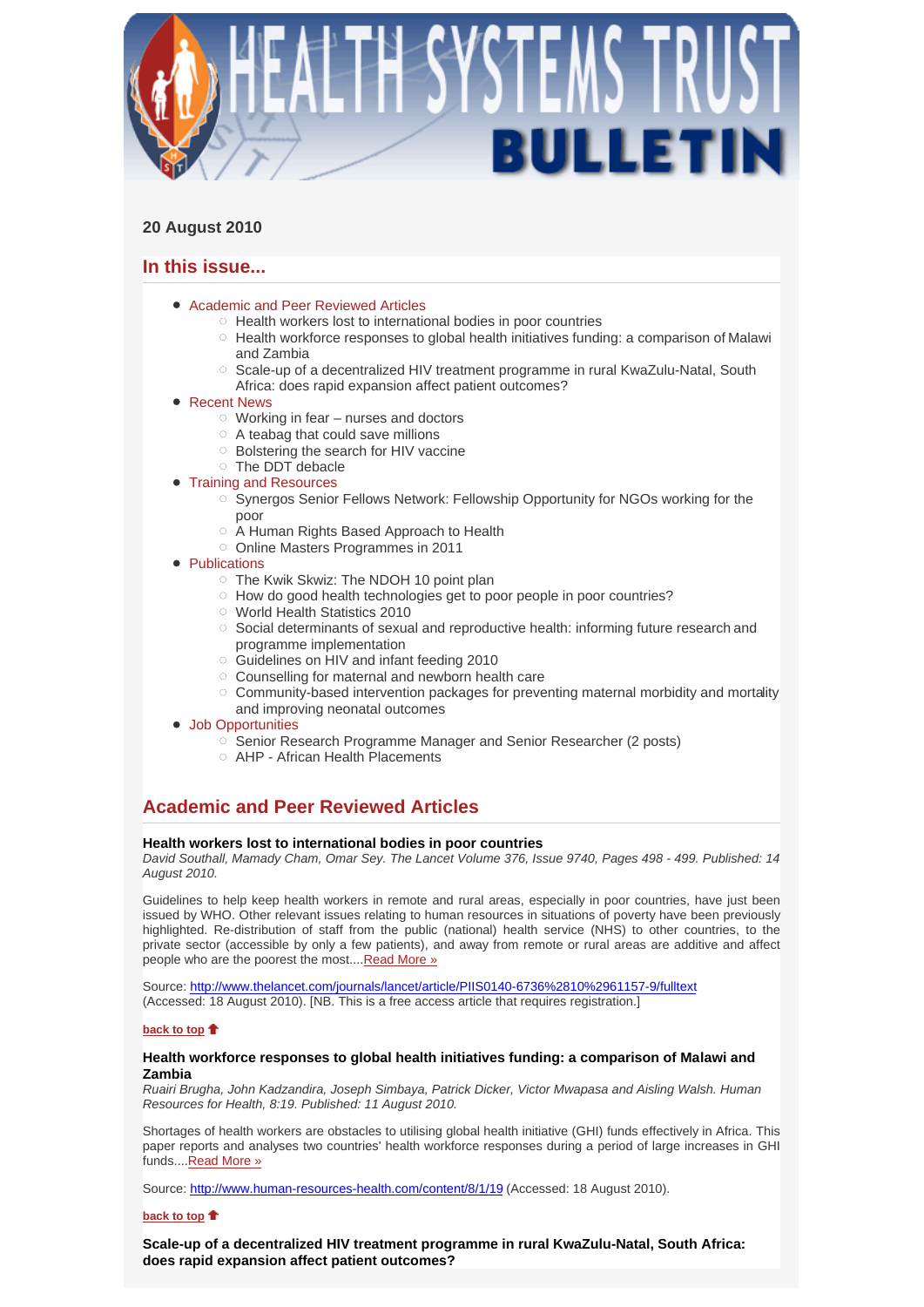*Mutevedzi PC, Lessells RJ, Heller T, Bärnighausen T, Cooke GS, Newell ML. Bulletin of the World Health Organization 2010: 88:593-600.* 

South Africa is home to 5.7 million people living with human immunodeficiency virus (HIV) and acquired immunodeficiency syndrome (AIDS), or approximately 1 in 6 of the world's HIV+ population. It also has the largest public-sector antiretroviral therapy (ART) programme in the world, with an estimated 460 000 individuals established on ART by December 2007. However, as 1.5 million people living with HIV/AIDS in South Africa are estimated to be in need of ART, this figure only equates to 30% coverage. If the ambitious target set under the National Strategic Plan of universal access by 2011 is to be achieved; scale-up of ART services must be intensified....Read More »

Source: http://www.who.int/bulletin/volumes/88/8/09-069419.pdf [Approximately: 576 KB] (Accessed: 18 August 2010).

**back to top**

# **Recent News**

# **Working in fear – nurses and doctors**

*Health-e. Published: 20 August 2010.* 

There is chaos and widespread intimidation in KwaZulu-Natal hospitals as working nurses and doctors are coerced to join the strike by public servants. At Edendale Hospital in Pietermaritzburg yesterday morning (Thursday) a senior member of the hospital's security staff went through the hospital sjambokking anyone at work including women, according to eyewitnesses. The gates were blocked by strikers and even doctors were prevented from entering the premises for a few hours.... Read More »

Source: http://www.health-e.org.za/news/article.php?uid=20032894 (Accessed: 20 August 2010)

#### **back to top**

#### **A teabag that could save millions**

*IRIN. Published: 19 August 2010.*

A cheap and effective filtering device developed by a South African university could provide safe drinking water to millions of people, drastically reducing the incidence of waterborne illnesses such as cholera and other diarrhoeal diseases. ... Read More »

Source: http://www.irinnews.org/report.aspx?ReportID=90215 (Accessed 20 August 2010)

#### **back to top**

#### **Bolstering the search for HIV vaccine**

*Khopotso Bodibe. Health-e News. Published: 12 August 2010.*

Intensifying their search for a vaccine to prevent HIV infection, scientists are planning to run an improved version of the successful Thai HIV vaccine trial in South Africa next year.News from Thailand late last year that a vaccine trial conducted among 16 000 Thais gave a 31% protection rate against HIV infection has given scientists hope that their quest to find a vaccine to prevent HIV infection is on the horizon. But further tests are needed and South Africa is an obvious place for these to be run, given our high HIV rate...... Read More »

Source: http://www.health-e.org.za/news/article.php?uid=20032888 (Accessed: 17 August 2010).

#### **back to top**

**The DDT debacle**

*Wiida Basson, CSIR*

While an estimated 880 000 people – most of them young children – die each year of malaria in the developing world, we may underestimate the potential effects of continued DDT use on future generations. In South Africa, as in several other developing countries, the use of the powerful insecticide DDT is allowed for malaria control in high-risk areas such as KwaZulu-Natal and Limpopo.....Read More »

Source: http://www.scienceinafrica.co.za/2010/may/ddt\_final.htm (Accessed: 17 August 2010).

**back to top**

# **Training and Resources**

### **Synergos Senior Fellows Network: Fellowship Opportunity for NGOs working for the po or**

Synergos works to address global poverty and social injustice through innovative global partnerships in more than 30 countries around the world. One of its interesting programs is the Senior Fellows Network which aims to strengthen the capacity and opportunities for civil society leaders so that they are in a better position to address the systematic causes of poverty and promote sustainable social change. The Network provides fellowships to NGO leaders for a period of three years.

For more information: http://www.synergos.org/fellows/ (Accessed: 16 August 2010).

#### **back to top**

#### **A Human Rights Based Approach to Health**

*Department of Ethics, Equity, Trade and Human Rights. World Health Organization.*

A human rights-based approach (HRBA) aims to support better and more sustainable development outcomes by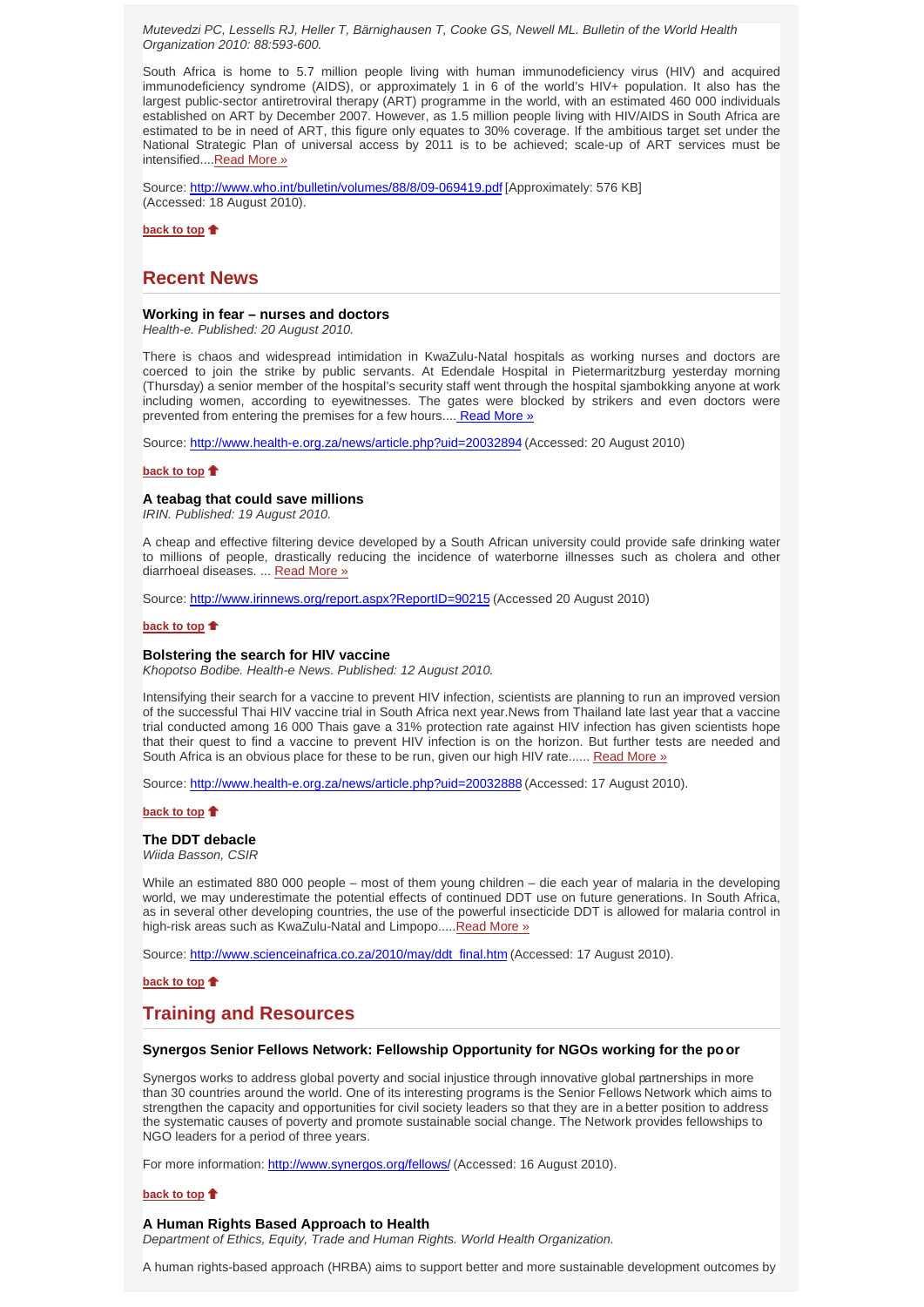analyzing and addressing the inequalities, discriminatory practices and unjust power relations which are often at the heart of development problems. Under a human rights-based approach, development efforts are anchored in a system of rights and corresponding State obligations established by international law. Civil, cultural, economic, political and social rights provide a guiding framework for development plans, policies and processes. A HRBA also appreciates the importance of capacity development.

For more information:

http://www.who.int/pmnch/topics/health\_systems/2010\_who\_hr\_approachtohealth/en/index.html (Accessed: 18 August 2010).

#### **back to top**

### **Online Masters Programmes in 2011**

*The School of Pharmacy and Pharmacology, University of KwaZulu-Natal.*

**Masters in Medical Sciences (Health Sciences)**: The Master of Health Sciences programme is an online programme, and is aimed at current health professionals and those with a relevant undergraduate degree wishing to pursue postgraduate study in health sciences majors. This degree is for students who want to advance a career in the field of health care, particularly as researchers, academics or even senior health policy executives. This programme will allow students to learn more about health sciences and organization of a research enquiry. This Masters program is a structured programme that can be individually tailored to ensure that all students gain maximum benefit from their study by aligning career aspirations with study options. Students will be able to undertake a major stream of study within the Masters program, giving them opportunity to develop specialist knowledge and skills, while also developing more generic research, project and management skills.

**Masters in Pharmacy (Pharmacy Practice/Pharmacoeconomics):** The Coursework Masters in Pharmacy has two streams. The first concerns Pharmacoeconomics.Economic evaluations of new pharmaceutical products are of increasing importance to countries. Pharmacists who need to involve themselves in pharmaco-economic evaluations need to consider whether traditional randomized clinical trials provide the most appropriate setting for an economic evaluation, to the more technical question of how to handle cost-effectiveness ratio data, including the issue of the most appropriate inferential apparatus - hypothesis testing, confidence intervals or Bayesian methods. The second stream is Pharmacy Practice. Before relying on a published study, pharmacists should ensure that it meets criteria related to a valid study. A sound study can be used to support decisions in such diverse areas as individual patient treatment, formulary management, drug-use guideline development, disease management initiatives, and pharmaceutical service vevaluation..

Further information on the programmes (including module descriptions) are provided at: http://pharmacy.ukzn.ac.za/Research/Masters.aspx.

Applications for these programmes are now open, and are available at the website indicated. Applications close at the end of business hours on the 31st of August 2010.

**back to top**

# **Publications**

### **The Kwik Skwiz: The NDOH 10 Point Plan**

*Health Systems Trust.*

As part of its Medium Term Strategic Framework, the National Department of Health released its priorities for the period 2009 to 2014. Also known as the 10 Point Plan, the priorities are intended to assist the country in meeting the Millennium Development Goals (MDGs) and monitoring improvements in the health system. This document covers the ten priorities of the Plan and highlights some of the salient activities which are targeted for implementation within the period 2009-2014. The purpose of this document is to highlight the core tenets of the Plan and not to review or discuss the extent to which the key activities and deliverables have been met... Click Here for Full Report »

Source: http://www.hst.org.za/publications/874 (Accessed: 18 August 2010).

### **back to top**

### **How do good health technologies get to poor people in poor countries?**

*Frost LJ, Reich MR.Harvard Center for Population and Development Studies. Published: 2010.*

A growing literature examines the challenges that confront efforts to address particular barriers (such as pricing or patents or end-user demand). As part of this project, we conducted a literature review on specific barriers to access and produced an annotated bibliography of 44 selected recent articles. But few studies have comprehensively explored the many social, economic, political, and cultural processes that shape access to health technologies in developing countries—including how such technologies are perceived differently by key players.....Click Here for Full Report »

Source: http://www.who.int/pmnch/topics/health\_systems/2010\_frost\_reich/en/index.html (Accessed: 17 August 2010).

#### **back to top**

#### **World Health Statistics 2010**

*World Health Organization. Published: 2010.*

World Health Statistics 2010 contains WHO's annual compilation of data from its 193 Member States, and includes a summary of progress towards the health-related Millennium Development Goals and targets. As with previous versions, World Health Statistics 2010 has been compiled using publications and databases produced and maintained by the technical programmes and regional offices of WHO. Indicators have been included on the basis of their relevance to global public health; the availability and quality of the data; and the reliability and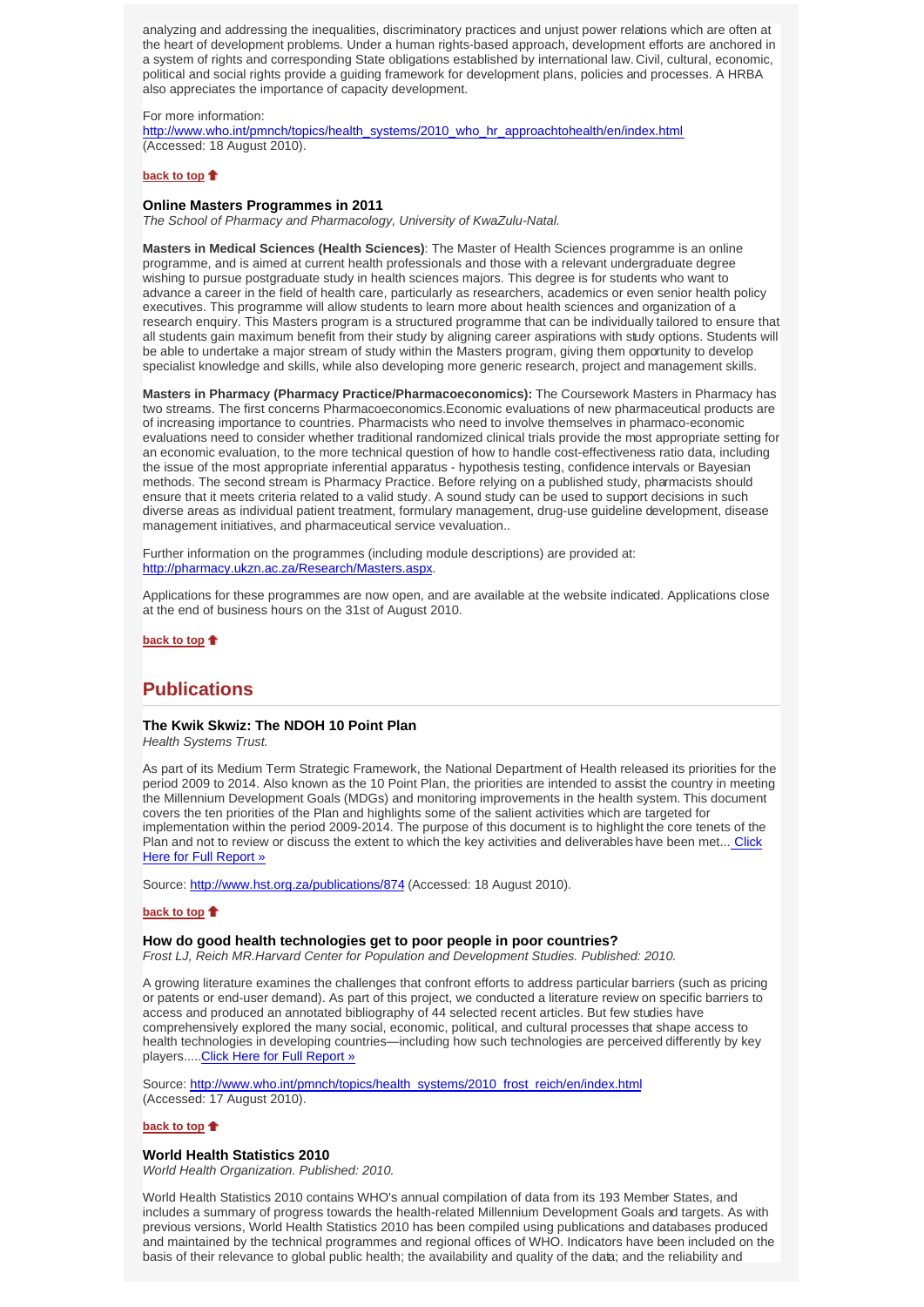comparability of the resulting estimates.....Click Here for Full Report »

Source: http://www.who.int/pmnch/topics/research\_statistics/2010\_worldhealthstats/en/index.html (Accessed: 18 August 2010).

### **back to top**

# **Social determinants of sexual and reproductive health: informing future research and programme implementation**

*Malarcher S. The World Health Organization. Published: 2010.*

While the last two decades have seen improvements in access to and utilization of sexual and reproductive health (SRH) services, progress in many countries has been slow and – after decades of investments – disappointing. Social activists and health analysts have highlighted the potential role that persistent inequities in health play in hindering progress towards achieving international and national development goals. Health inequity is defined as "inequalities in health deemed to be unfair or to stem from some form of injustice. The dimensions of being avoidable or unnecessary have often been added to this concept....Click Here for Full Report »

Source: http://www.who.int/pmnch/topics/maternal/2010\_who\_ISBN9789241599528/en/index.html (Accessed: 17 August 2010).

# **back to top**

#### **Guidelines on HIV and infant feeding 2010**

*World Health Organization.*

These revised guidelines provide principles and recommendations for infant feeding in the context of HIV and a summary of the evidence, which has major implications for how women living with HIV might feed their infants, and how health workers should counsel these mothers.... Click Here for Full Report »

Source: http://whqlibdoc.who.int/publications/2010/9789241599535\_eng.pdf [Approximately: 1615 KB] (Accessed: 18 August 2010).

### **back to top**

#### **Counselling for maternal and newborn health care**

*World Health Organization.*

The main aim of this MNH Counselling Handbook is to strengthen counselling and communication skills of health providers including skilled birth attendants, helping them to effectively discuss with women, their husbands/partners and families and communities the important issues surrounding pregnancy, childbirth, postpartum, postnatal and post-abortion care.... Click Here for Full Report »

Source: http://whqlibdoc.who.int/publications/2009/9789241547628\_eng\_Part1.pdf [Approximately: 413 KB] (Accessed: 18 August 2010).

### **back to top**

# **Community-Based Intervention Packages for Preventing Maternal Morbidity and Mortality and Improving Neonatal Outcomes**

*International Initiative for Impact Evaluation.*

The arguments for selective rather than comprehensive primary health care dominated debates soon after the Alma Ata Declaration. It was then recognised that community participation was important in supporting the provision and delivery of local health services and interventions at the community level. Recent analysis indicates that at full coverage, more than half of newborn deaths could be prevented by available interventions... Click Here for Full Report »

Source: http://www.3ieimpact.org/admin/pdfs\_synthetic2/SR%20005- 20Bhutta%20on%20child%20mortality.pdf [Approximately: 2769 KB] (Accessed: 18 August 2010).

# **back to top**

# **Job Opportunities**

#### **Senior Research Programme Manager and Senior Researcher (2 posts)**

*Health Systems Trust Closing date for applications: 23 August 2010.*

Health Systems Trust is a not-for-profit organisation (NPO) supporting the development of an equitable and comprehensive health system for the provision of quality health care in South and southern Africa. We have vacancies in the organisation for a Senior Research Programme Manager and for a Senior Researcher. These are a one-year contract positions which are renewable based on funding and performance.

A detailed CV with names and contact details of at least three referees (with email addresses) should be sent to the Human Resources Department, Health Systems Trust, P.O. Box 808, Durban, 4000 (Fax: 031-266 9199, E-mail: siemonne@hst.org.za).

Enquiries: Please direct all queries to ronel@hst.org.za or irwin@hst.org.za

More information: Senior Research Programme Manager: http://www.hst.org.za/news/20041999 Senior Researcher: http://www.hst.org.za/news/200420000

**back to top**